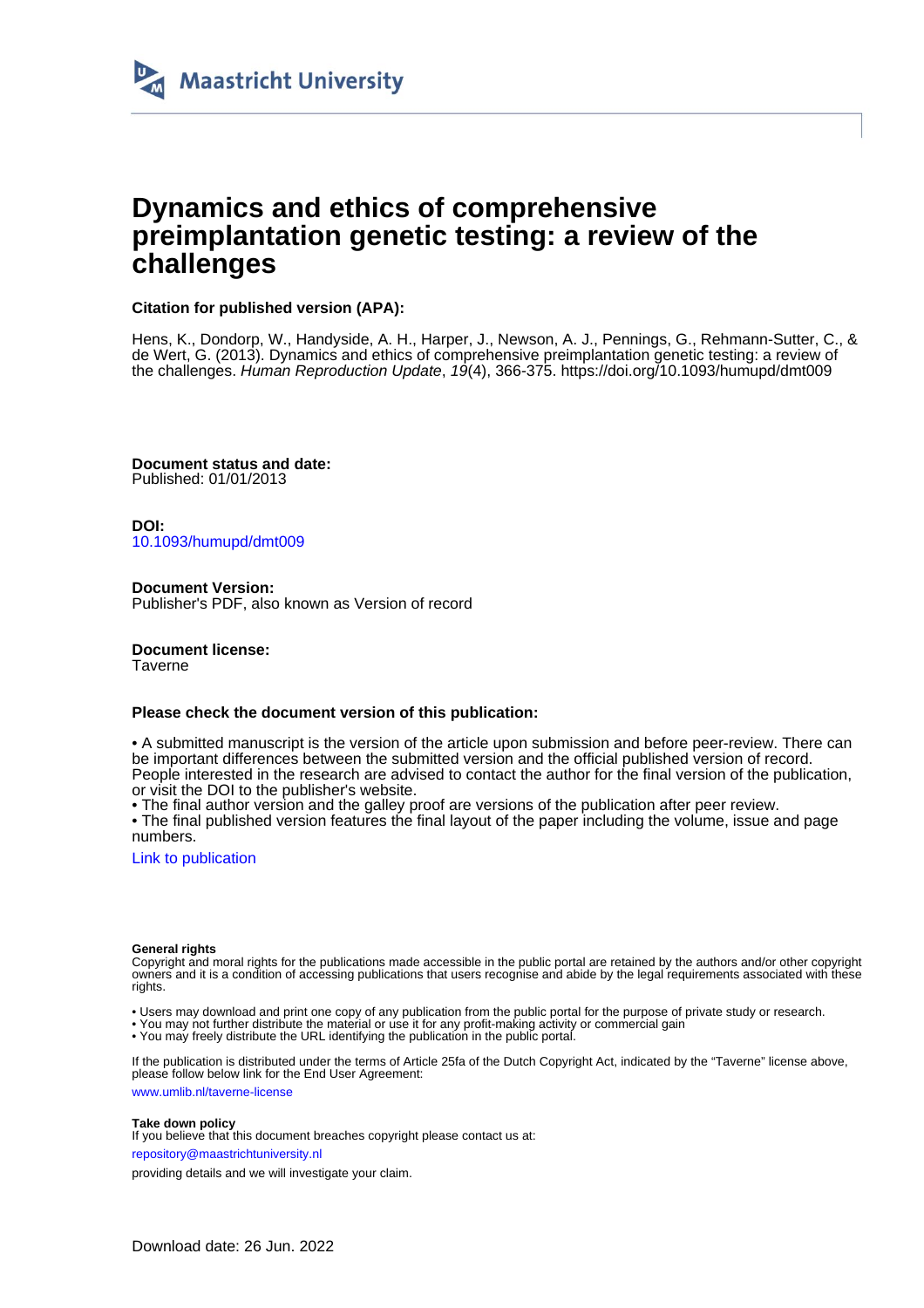Advanced Access publication on March 6, 2013 doi:10.1093/humupd/dmt009

human reproduction update

# Dynamics and ethics of comprehensive preimplantation genetic testing: a review of the challenges

# Kristien Hens<sup>1,2,3,\*</sup>, Wybo Dondorp<sup>1,2</sup>, Alan H. Handyside<sup>4,5</sup>, Joyce Harper<sup>6,7</sup>, Ainsley J. Newson<sup>8</sup>, Guido Pennings<sup>9</sup>, Christoph Rehmann-Sutter<sup>10</sup>, and Guido de Wert<sup>1,2,3</sup>

<sup>1</sup> Health, Ethics and Society, Faculty of Health, Medicine and Life Sciences, Maastricht University, PO Box 616, 6200 Maastricht, The Netherlands <sup>2</sup>GROW, School for Oncology and Developmental Biology, Maastricht University, PO BOX 616, 6200 Maastricht, The Netherlands <sup>3</sup>Centre for Society and the Life Sciences (CSG), PO BOX 9010, 650 Nijmegen, The Netherlands <sup>4</sup>London Bridge Fertility, Gynaecology and Genetics Centre, London, UK <sup>5</sup>Institute of Integrative and Comparative Biology, University of Leeds, Leeds, UK<br><sup>6</sup>LICL Centre for PC&D, ECA Institute for Women's Health Liniversity College London, London, UCL Centre for PG&D, EGA Institute for Women's Health, University College London, London, UK <sup>7</sup> Centre for Reproductive and Genetic Health, London, UK <sup>8</sup>Centre for Values, Ethics and the Law in Medicine, School of Public Health, University of Sydney, Sydney, Australia,<br>University of Bristol <sup>9</sup>Bioethics Institute Ghent, Department of Philosophy and Mo Medizingeschichte und Wissenschaftsforschung, Universität zu Lübeck, Lübeck, Germany

\*Correspondence address. Tel: +32478260898; E-mail: k.hens@maastrichtuniversity.nl

Submitted on July 27, 2012; resubmitted on January 3, 2013; accepted on January 8, 2013

#### ........................................................................................................................... table of contents

- Introduction
- Methodology
- The dynamics and future of embryo testing

Cleavage-stage PGS and beyond

- Comprehensive testing: microarrays and more
- Comprehensive testing of couples, embryos or both
- High resolution, complex information: the ethics of comprehensive embryo testing
	- Informing the couple
	- Selecting the best embryo
	- Potential conflicts
	- The right of the child to an open future
	- Including non-health related traits in the selection
- Conclusions

**BACKGROUND:** Genetic testing of preimplantation embryos has been used for preimplantation genetic diagnosis (PGD) and preimplantation genetic screening (PGS). Microarray technology is being introduced in both these contexts, and whole genome sequencing of blastomeres is also expeted to become possible soon. The amount of extra information such tests will yield may prove to be beneficial for embryo selection, will also raise various ethical issues. We present an overview of the developments and an agenda-setting exploration of the ethical issues.

METHODS: The paper is a joint endeavour by the presenters at an explorative 'campus meeting' organized by the European Society of Human Reproduction and Embryology in cooperation with the department of Health, Ethics & Society of the Maastricht University (The Netherlands).

RESULTS: The increasing amount and detail of information that new screening techniques such as microarrays and whole genome sequencing offer does not automatically coincide with an increasing understanding of the prospects of an embryo. From a technical point of view, the

& The Author 2013. Published by Oxford University Press on behalf of the European Society of Human Reproduction and Embryology. All rights reserved. For Permissions, please email: journals.permissions@oup.com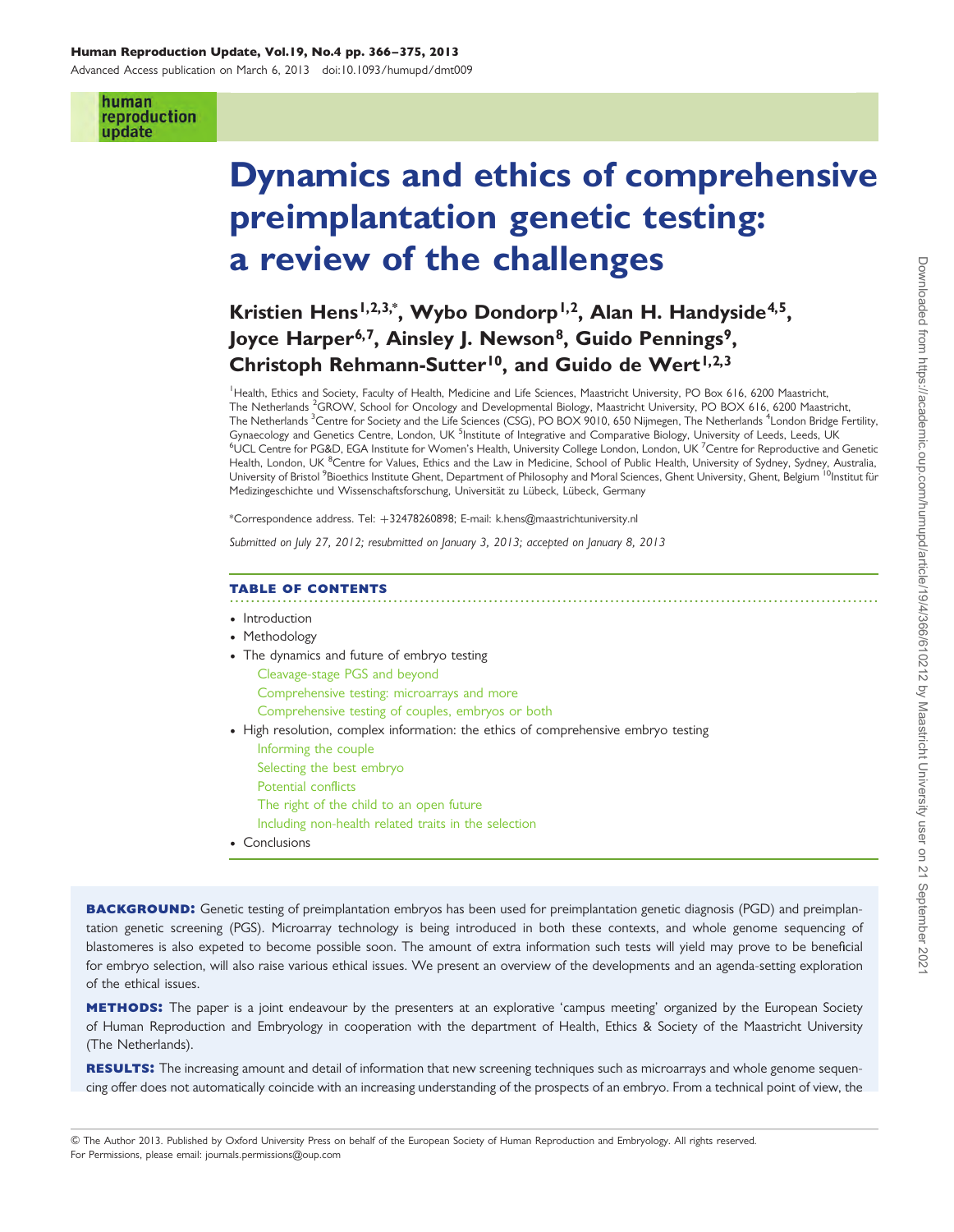future of comprehensive embryo testing may go together with developments in preconception carrier screening. From an ethical point of view, the increasing complexity and amount of information yielded by comprehensive testing techniques will lead to challenges to the principle of reproductive autonomy and the right of the child to an open future, and may imply a possible larger responsibility of the clinician towards the welfare of the future child. Combinations of preconception carrier testing and embryo testing may solve some of these ethical questions but could introduce others.

conclusions: As comprehensive testing techniques are entering the IVF clinic, there is a need for a thorough rethinking of traditional ethical paradigms regarding medically assisted reproduction.

Key words: preimplantation genetic diagnosis / preimplantation genetic screening / comprehensive screening / microarrays / whole genome sequencing / ethics / embryos

### Introduction

The use of IVF for genetic testing of the preimplantation human embryo by embryo biopsy and single cell analysis was first achieved over 20 years ago [\(Handyside](#page-9-0) et al., 1990) and since then has been used for two main applications: preimplantation genetic diagnosis (PGD) and preimplantation genetic screening (PGS). Primarily, PGD aims to help couples who are at a high risk of transmitting a genetic disorder, because they are known carriers of a specific genetic defect, to have a healthy child. This allows them to avoid the risks and burdens of prenatal diagnosis and subsequent decision-making about a possible termination of a pregnancy if the test detects the specific genetic condition in the fetus. Indications for PGD include single gene and chromosomal disorders [\(Harper and Sengupta, 2012\)](#page-9-0). An additional aim for some couples is to HLA match embryos to an existing ill child, with or without PGD for a specific genetic defect, so that unaffected cord blood stem cells collected at birth can be transplanted to the child to cure the disease ([Kahraman](#page-10-0) et al., 2011). Couples who wish to have PGD may or may not have fertility problems. In certain cases, particularly where one of the parents is a balanced carrier of a structural chromosome abnormality, infertility or recurrent miscarriage may be a consequence of the genetic defect. Hence, the primary aim in these cases may be to increase the chance of a live birth although couples in this situation often request transfer of noncarriers so that their children will not be affected by the same reproductive problems.

PGS, in contrast, uses the same methodology but aims to test embryos for chromosome aneuploidy, which arises spontaneously in human gametogenesis or early development and which in most cases results in a non-viable embryo. Chromosome aneuploidy is a major cause of IVF failure, pregnancy loss and rarely, abnormal pregnancy or live birth. It is much more prevalent in female meiosis and increases exponentially in the decade preceding the menopause [\(Spandorfer](#page-10-0) et al., 2004, [Hassold](#page-10-0) et al., 2007). PGS therefore can be considered to be an adjunct to IVF and aims to increase pregnancy rates, decrease miscarriage rates and prevent abnormal pregnancy and live births. Indications for PGS include advanced maternal age  $(>35$ years), previous aneuploid pregnancy, repeated IVF failure, repeated miscarriage and severe male infertility (Harper et al[., 2010\)](#page-9-0). The parents are not known carriers of a pre-existing genetic defect and indeed will often have been tested and found to have a normal karyotype. At present, comprehensive genetic testing techniques, which can screen many if not all chromosomes or genes simultaneously, such as

microarrays and whole genome sequencing, are being evaluated [\(Harper and Harton, 2010](#page-9-0)). The introduction of such comprehensive techniques in the context of embryo testing brings along new possibilities, but also challenges [\(De Wert, 2009;](#page-9-0) Hens et al[., 2012](#page-10-0)). A possible scenario is that the distinction between PGD for single gene defects, which is widely accepted particularly for serious conditions, and PGS, which is more controversial, will disappear and be combined in one universal genome-wide test. Maybe these techniques will be offered to all couples seeking IVF, giving rise to new 'smart combinations' of preconception screening and embryo testing. The advent of cheap direct-to-consumer whole genome sequencing may also introduce a revolution in preconception genetic testing, resulting in more couples requesting PGD for their known mutations.

Here we briefly review these developments, and discuss the need for a new ethical framework to accommodate comprehensive testing of embryos.

# Methodology

In order to discuss relevant technical and ethical issues, a campus meeting was organized by the Special Interests Groups on 'Ethics and Law' and 'Reproductive Genetics' of the European Society of Human Reproduction and Embryology (ESHRE) in cooperation with the department of Health, Ethics & Society at the Maastricht University (The Netherlands). This meeting was held in October 2011 in Maastricht, the Netherlands. Its aim was first to chart the dynamics of the introduction of comprehensive embryo testing in the context of assisted reproduction. It also aimed to raise awareness of the main ethical challenges and dilemmas arising in this context, with a view to contributing to the development of sustainable ethical guidelines. The topics of the presentations were chosen after a study of the relevant literature and preparatory interviews by Guido de Wert (GDW) and Wybo Dondorp (WD). The choice of topics was guided by the wish to focus on the dimension that makes IVF and PGD morally special: the fact that patients and clinicians are involved in creating a new life and the responsibility that this entails for also taking into account of the consequences for the welfare of the future child. Wybo Dondorp (W.D.), Alan H. Handyside (A.H.), Joyce Harper (J.H.), Ainsley Newson (A.N.), Guido Pennings (G.P.), Christoph Rehmann-Sutter (C.R.S.) and GDW were presenters at the campus meeting. The audience of the meeting was mixed and consisted of geneticists, fertility specialists and ethicists. All presentations and the subsequent discussions were audio taped. Kristien Hens (K.H.) used the audio recording and a comprehensive literature study to create a first draft of this paper. This version was then sent to the presenters (W.D., A.H., J.H., A.N., G.P., C.R.S., G.D.W.) and completed with their remarks.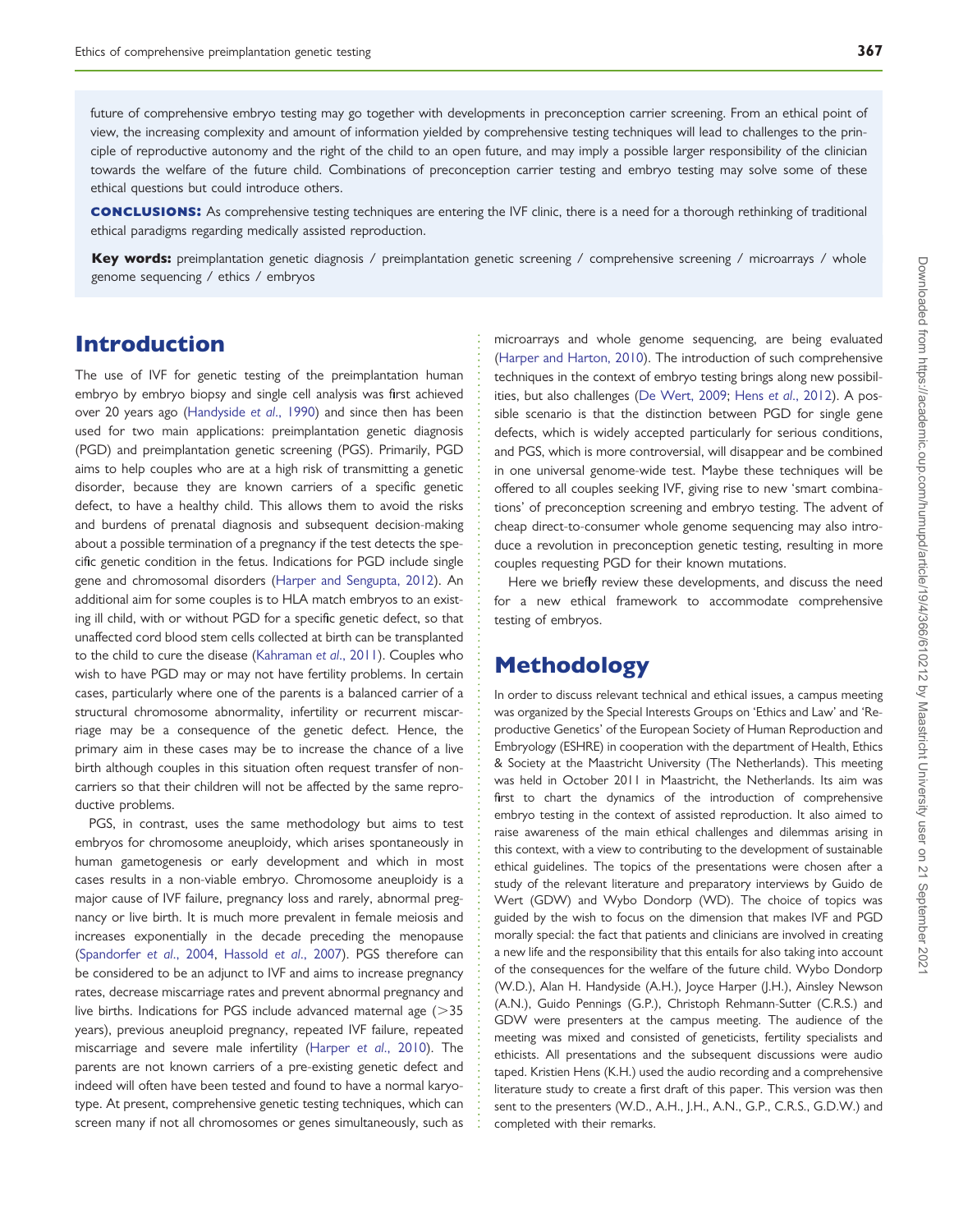# The dynamics and future of embryo testing

#### Cleavage-stage PGS and beyond

Genetic testing can be done at three stages in the development of the embryo: the polar bodies can be biopsied, one or two cells can be taken from a cleavage-stage embryo, or several cells from the trophectoderm of the blastocyst can be removed. PGS at the cleavage stage using fluorescent in situ hybridization (FISH) is not recommended (Harper et al[., 2010\)](#page-9-0), as at least 10 randomized controlled trials (RCTs) have shown that it does not improve delivery rates [\(Staessen](#page-10-0) et al[., 2004,](#page-10-0) [2008;](#page-10-0) [Mastenbroek](#page-10-0) et al., 2007, [2008,](#page-10-0) [2011;](#page-10-0) [Blockeel](#page-9-0) et al[., 2008](#page-9-0); [Hardarson](#page-9-0) et al., 2008; Jansen et al[., 2008](#page-10-0); [Meyer](#page-10-0) et al., [2009](#page-10-0); [Schoolcraft](#page-10-0) et al., 2009; [Debrock](#page-9-0) et al., 2010). One possible cause is the fact that the analysed blastomere may not be representative of the entire embryo, a phenomenon known as mosaicism [\(Van](#page-10-0)neste et al[., 2009;](#page-10-0) [Fragouli and Wells, 2011;](#page-9-0) [van Echten-Arends](#page-10-0) et al., [2011](#page-10-0)) leading to false positives or negatives. Moreover, FISH is limited by the number of probes labelled with different fluorochromes, which can be used together in a single interphase nucleus, even in two or more sequential hybridizations, and is prone to errors caused by hybridization failure and overlapping or split signals. At cleavage stage, the biopsy of two cells may lower the implantation or survival rate and may contribute to the suboptimal success rate of cleavage-stage PGS, especially in the case of infertile or subfertile couples ([Cohen](#page-9-0) [and Munne, 2005](#page-9-0)). Therefore, the current position statement of the ESHRE is that PGS on cleavage stage embryos using FISH is not advised (Harper et al[., 2010\)](#page-9-0).

Array CGH can be used for aneuploidy screening and to detect chromosomal translocations [\(Harper and Harton, 2010;](#page-9-0) [Alfarawati](#page-9-0) et al[., 2011;](#page-9-0) [Fiorentino](#page-9-0) et al., 2011). It allows the investigation of all chromosomes simultaneously, and can hence be of added value to PGS. The use of array CGH may reduce the impact of mosaicism, as some believe that the current high levels of mosaicism found in cleavage stage embryos are to a large extent an artefact of the use of FISH (Leeanda Wilton, personal communication.), and as microarrays give a more comprehensive view on the chromosomes, the level of mosaicism and its impact on the quality of the diagnosis may decrease.

The use of arrays in polar bodies has been validated with good results [\(Geraedts](#page-9-0) et al[., 2011](#page-10-0); Magli et al., 2011). As it is believed that the majority of the aneuploidies that influence pregnancy rates occur during meiosis in the oocyte, this may be a possible route for successful aneuploidy screening. Screening polar bodies has as an advantage that there will be no effect of mosaicism arising during mitosis. Also, the removal of the polar bodies is considered less invasive than biopsies at a later stage. However, such screening has as a drawback that only the maternal genetic contribution can be checked. As there are typically more oocytes to test than embryos, the procedure is also more costly per cycle. At the moment, there is a need for RCTs to confirm whether polar body screening, using arrays, will eventually prove to yield positive results (Harper et al[., 2008](#page-9-0), [2010,](#page-9-0) [2011\)](#page-10-0). ESHRE has set up a multi-centre RCT to determine if PGS using polar bodies and array CGH results in a significant increase in delivery rates in patients with advanced maternal age [\(Geraedts](#page-9-0) et al., 2010; [Harper and Harton, 2010](#page-9-0)). Results from the pilot study suggest that

chromosome aneuploidy of the oocyte can be predicted by array CGH analysis of both polar bodies in a reliable and timely manner ([Geraedts](#page-9-0) et al., 2011).

Another option is to use trophectoderm cells from the blastocyst. At the moment of writing, various studies including two randomized controlled trials have been performed. These demonstrate that PGS at the trophectoderm stage using comprehensive screening techniques such as array CGH (Yang et al[., 2012](#page-10-0)) and SNP arrays ([Treff](#page-10-0) et al., [2011a,](#page-10-0) [b;](#page-10-0) [Forman](#page-9-0) et al., 2012; Scott et al[., 2012\)](#page-10-0) have a positive effect on pregnancy rates. Although mosaicism is also thought to be present at this stage [\(Fragouli and Wells, 2011\)](#page-9-0), more cells can be analysed using comprehensive microarray technology, allowing the selection against fully aneuploid embryos or embryos whose count of aneuploid cells is so high that it severely decreases their chance of survival ([Fragouli and Wells, 2011](#page-9-0)). A further advantage of performing the biopsy at this stage is that it is considered to have a lower impact on the embryo (Treff et al[., 2011a,](#page-10-0) [b\)](#page-10-0). However, a subset of embryos not reaching the blastocyst stage in vitro may be viable in utero, and some patients may never be able to produce embryos with the potential to reach the blastocyst stage in vitro [\(Parriego](#page-10-0) et al., 2009).

One of the main limitations that have traditionally existed in the context of embryo testing is related to the time pressure. As embryo transfer could not be postponed to a later date without negatively affecting the viability of the embryo, the time for genetic testing and for adequate counseling of the couple were limited, especially in the case of trophectoderm biopsy. The recent development of cryopreservation using vitrification ([Kuwayama](#page-10-0) et al., 2005; [Zheng](#page-10-0) et al., [2005\)](#page-10-0) gives the diagnostic laboratory much more time for the required detailed analyses that are necessary in the case of real comprehensive preimplantation genetic testing, and will allow genetic counselors the time to discuss the findings with the couple.

### Comprehensive testing: microarrays and more

Existing techniques such as FISH (for PGD and PGS) and polymerase chain reaction (PCR, for PGD) are gradually being replaced by more comprehensive techniques that allow the testing of a few or many mutations or conditions at the same time. A first step in this direction is preimplantation genetic haplotyping (PGH) which allows for the use of one panel of markers for all carriers of the same monogenic disease. With PGH, there is no need to develop a mutation-specific test, and PGH can be used for couples carrying less common variants of a specific disease ([Renwick](#page-10-0) et al., 2006, [2010\)](#page-10-0). Array-CGH, a technology that is now being introduced in many centres worldwide, can be used for aneuploidy screening and to detect chromosomal translocations ([Harper and Harton, 2010](#page-9-0); [Alfarawati](#page-9-0) et al., 2011; [Fiorentino](#page-9-0) et al[., 2011](#page-9-0)). It allows the investigation of all chromosomes simultaneously, and could hence be of added value to PGS. Next to array CGH, comprehensive screening techniques with a higher resolution are currently being explored. An SNP array genotypes single base pairs at specific points. It is used to test for monogenic diseases in the context of PGD, provided that genetic information from the parents is available [\(Brezina](#page-9-0) et al., 2011; Treff et al[., 2011a,](#page-10-0) [b\)](#page-10-0). Also, SNP genotyping arrays have been used to assess copy number of thousands of SNP loci across the genome enabling aneuploidy detection for all 24 chromosomes (Treff et al[., 2010,](#page-10-0) [2011a,](#page-10-0) [b;](#page-10-0) [Brezina](#page-9-0) et al.,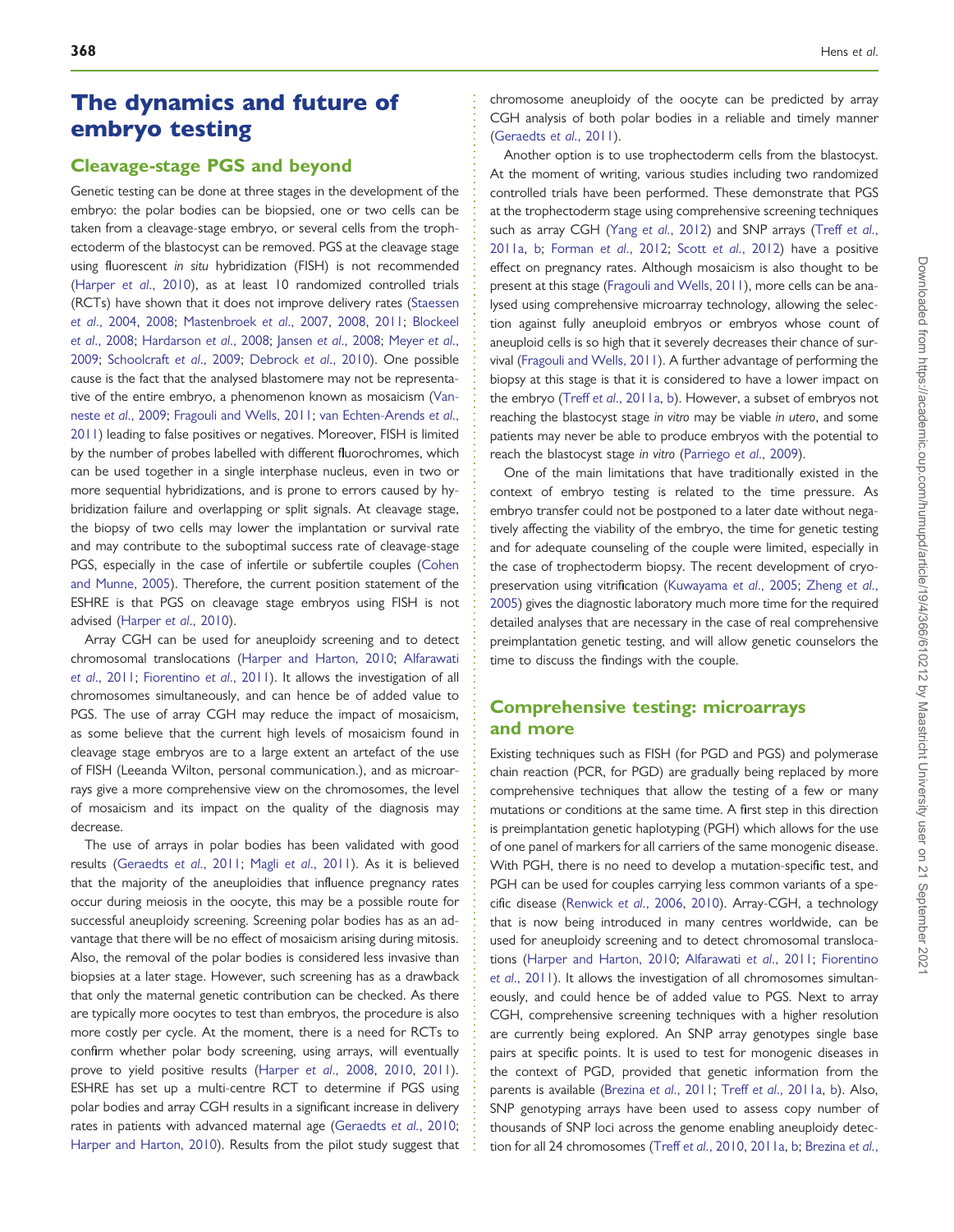[2011](#page-9-0)). As SNP arrays can test genetic disorders as well as provide information about the status of the chromosomes, this approach may prove to be useful in the context of PGD and PGS and may allow for the widening of the testing scope to several genetic mutations and chromosomal abnormalities at the same time.

Karyomapping uses SNP genotyping of both parents and, for example, an affected child to phase each biallelic SNP and to haplotype all four parental chromosomes at informative loci genome wide [\(Handyside](#page-9-0) et al., 2010). Karyomap analysis of the SNP genotype of single embryo cells then identifies which parental chromosome has been inherited and the position of any crossovers. This therefore provides a universal linkage-based method for tracking the inheritance of any known genetic defects. Because the informative SNP loci provide a consecutive set of markers for each chromosome, they also enable a high-resolution detection of chromosome aneuploidy, including any monosomies or partial deletions, and, if both chromosomes from one parent are present for a specific chromosome, trisomies arising in meiosis. Furthermore, unlike array CGH, the parental origin of any cytogenetic abnormality is identified, which can be useful clinically (Table [1](#page-5-0)).

With the continued development and reduced cost of genomic technologies, particularly next generation and high throughput sequencing for targeted or whole-genome sequencing, it is highly likely that they will be applied for single cell testing in PGD. An important caveat is that up to now, all methods used for whole genome amplification from single cells suffer from amplification bias and allele dropout, the random failure of amplification of one of the parental alleles (allele dropout, ADO). In practice, this is likely to limit the resolution of reliable detection of copy number variation, although some progress has been made in developing single-cell protocols (Baslan et al[., 2012\)](#page-9-0), and generate many sequencing errors. Single cell exome sequencing in a lymphoblastoid cell line following whole genome amplification, for example, has confirmed both ADO and, to a lesser extent, allele dropin at the sequence level ([Hou](#page-10-0) et al[., 2012\)](#page-10-0).

A second caveat is the challenge of interpreting the significance of possibly thousands of potential copy number or sequence variants. The sheer volume of information generated by whole genome analysis makes the interpretation of the results far more susceptible to false positives or false negatives, a factor that needs to be calculated in when putting these techniques in practice [\(Kohane](#page-10-0) et al., 2006, [2012\)](#page-10-0).

### Comprehensive testing of couples, embryos or both

Today, preconception screening is already standard practice in some cultures, to avoid the transmission of prevalent genetic disorders. Based on the outcome of such screening, these couples can make reproductive decisions, such as opting for prenatal diagnosis, PGD, gamete donation or even seeking a different partner. Many IVF centres now offer couples with particular fertility problems, the option to screen for carrier status of (for example) cystic fibrosis. It has been suggested that offering IVF and PGD to all CF carrier couples is highly cost-effective, a consideration which may apply to many severe recessive disorders (Davis et al[., 2010;](#page-9-0) [Tur-Kaspa](#page-10-0) et al[., 2010](#page-10-0)). Bell et al. describe the possibility of preconception carrier testing for no less than 448 severe recessive childhood diseases

using targeted next generation sequencing (Bell et al[., 2011](#page-9-0)). Subfertile couples, who discover that they are at a high genetic risk, could use this information for specific testing of their embryos after IVF. Testing the couple first has the advantage that this is done prior to conception, thus allowing more time for making reproductive choices. With the advent of comprehensive direct-to-consumer genetic tests it is not unthinkable that couples, including those not suffering from infertility or with a known genetic disease in the family, will visit the IVF clinic requesting PGD for mutations revealed by such tests.

As the whole genome sequencing will become cheaper in the near future, couples may request comprehensive screening for all mutations they might pass to their offspring. This is still a limited approach in that mutations may still arise de novo in the embryo and lead to a child with a specific disorder. Those who also want to rule this out may ultimately request the use of sequencing technologies in order to comprehensively screen their embryos for such mutations [\(Wilton, 2009\)](#page-10-0). However, the enormous effort and cost of accurate sequencing to detect rare de novo changes in preimplantation embryos, and the uncertainty over their pathological status, make it unlikely that this would be done routinely. In a conceivable scenario, diagnosis of specific genetic defects identified in the parents using whole genome sequencing is combined with screening for chromosomal abnormalities affecting embryo viability.

# High resolution, complex information: the ethics of comprehensive embryo testing

The higher the resolution of the techniques used, the larger the amount of information that is potentially revealed. This information may not only be relevant to the primary aim of the couple, which may solely be to have a successful pregnancy, or to rule out the transmission of a specific genetic problem, it can also be relevant to the general health of the future child and it could even (eventually) reveal information about non-health related traits of the future child. High-resolution testing will also reveal genetic variation that is at present of unknown significance ([Kingsmore and Saunders, 2011\)](#page-10-0), but which may gain significance in the future. The ethical issues arising here include the question of how to adequately inform a couple in the light of the complexity of information they may receive, the question of the responsibility of the doctor and the couple to select the 'best' embryo, the possible conflicts that arise between couples and their doctors, the interests of the future child and the question of selecting for non-health-related characteristics.

#### Informing the couple

The sheer complexity and the volume of information that preimplantation genetic testing may reveal implies that the issue of adequately informing the couple will become increasingly complex. How much detail should be given to a couple in pre-test counseling about the information that may turn up during a comprehensive testing of an embryo [\(Kuehn, 2008;](#page-10-0) [Jones, 2010\)](#page-10-0)? What details and what kind of information does the couple need in order to support their informed choice [\(Rehmann-Sutter, 2009\)](#page-10-0)? And, once the test has been performed, how much detail should be given regarding the results?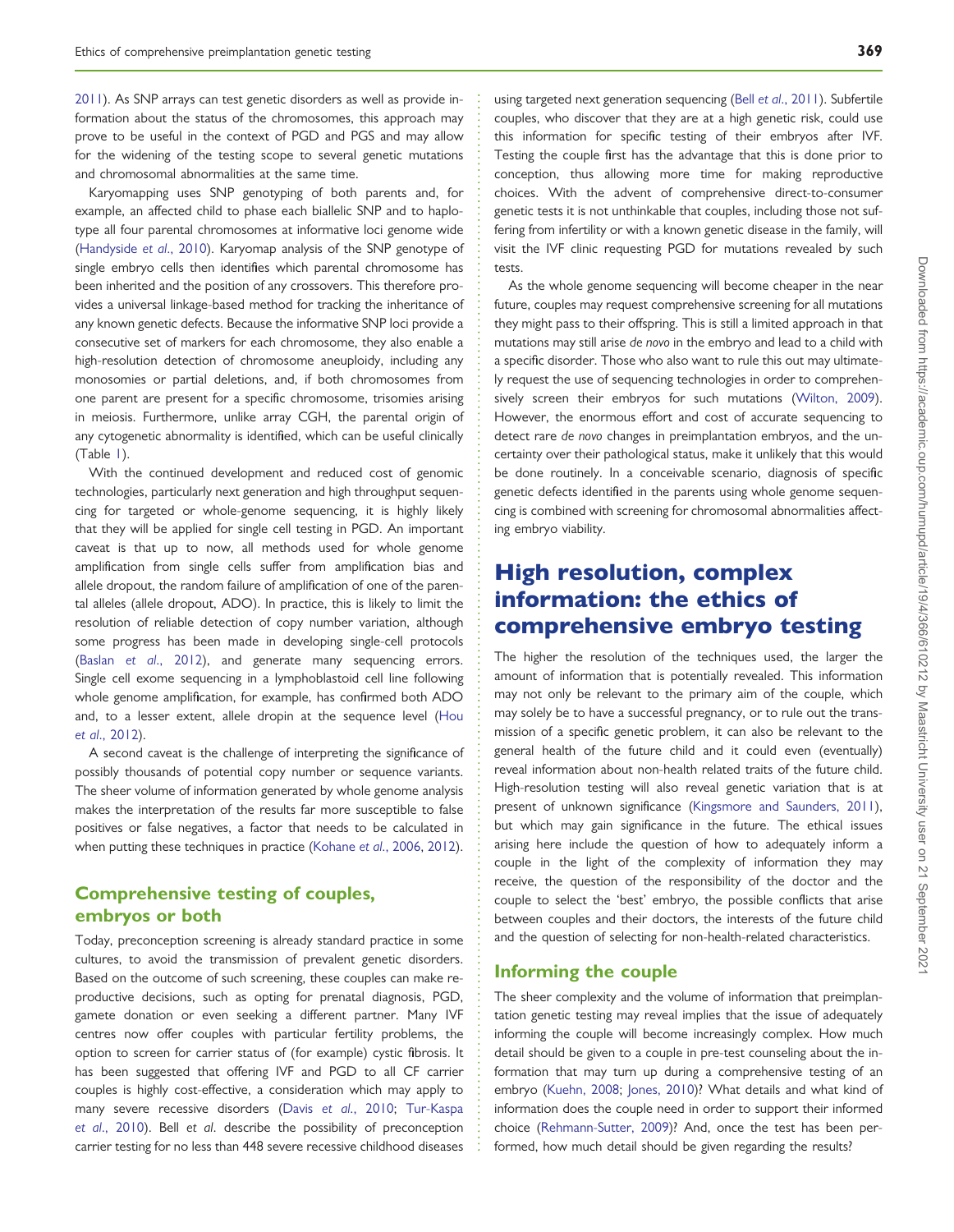|                                        | <b>Amplification-based PCR</b><br>(multiplex PCR and PGH) | <b>Fluorescent in situ</b><br>hybridization (FISH) | Array<br><b>CGH</b> | <b>SNP</b><br>array | Quantitative SNP array analysis<br>and karyomapping |
|----------------------------------------|-----------------------------------------------------------|----------------------------------------------------|---------------------|---------------------|-----------------------------------------------------|
| Single-gene defects                    | X                                                         |                                                    |                     | X                   | $\times$                                            |
| HLA typing                             | X                                                         |                                                    |                     | X                   | X                                                   |
| Chromosome screening                   |                                                           |                                                    |                     |                     |                                                     |
| Aneuploidy                             | X                                                         | $x (5 - 12 \text{ chr})$                           | $\times$ (24 chr)   | $\times$ (24 chr)   | $\times$ (24 chr)                                   |
| Duplication/deletions                  | $\times$                                                  |                                                    | X                   | $\times$            | X                                                   |
| Reciprocal/Robertsonian x<br>imbalance |                                                           | X                                                  | $\times$            | $\times$            | X                                                   |

<span id="page-5-0"></span>Table I Overview of most common techniques used in genetic testing of embryos.

Many couples seeking IVF are vulnerable in their decision-making. They will often have gone through a difficult time coming to terms with infertility. Many will have experienced possibly repeated miscarriages and/or previous unsuccessful IVF cycles, and want a child 'at all costs'. Couples seeking PGD will often have been confronted with the consequences of severe genetic conditions in their family, leading them to look for assistance in what could have been a natural process. It may not be advisable or even acceptable to overload these couples with an excess of technical details or uncertainties. Indeed, as genetic information is complex, the ideal of conveying all information that would be relevant for enabling IVF- or PGD couples to make well-informed decisions about comprehensive tests may be unattainable. For the couple, information that is relevant pertains primarily to the health and welfare of the future child, as they will have a parenting relationship with it. Therefore, the information given to them does not necessarily need to coincide with the information relevant to the fertility doctor or embryologist.

Several authors have described alternatives to the traditional concept of autonomous informed consent. Manson and O'Neill criticize the ideal of explicit and specific informed consent in fields where information becomes too complex, such as genetic epidemiology and genomics [\(Manson and O'Neill, 2007](#page-10-0)). They state that it is necessary to look at the communication transaction, and to assess the level of information each person in the transaction is able to cope with. In a population screening context, Elias and Annas have coined the term 'generic consent'[\(Elias and Annas, 1994](#page-9-0)). They propose presenting pre-test information in general categories of types of outcomes instead of explaining the specifics of every single possible finding. As has been suggested by Netzer et al[. \(2009\)](#page-10-0) such an approach may allow patients to indicate, whether they want to receive certain types of information or not prior to genomic testing.

At least for the time being, much of the variance found in comprehensive genomic testing will be of unclear clinical significance. However, doing such testing may also reveal information about unsolicited genetic risks. The question of how to deal ethically with such genetic test results and how to communicate with the patient is primarily related to the clinical utility of the test results ([Bredenoord](#page-9-0) et al[., 2011](#page-9-0); Bunnik et al[., 2011](#page-9-0)). For example, a comprehensive test may reveal that an embryo is at an increased risk of growing into a child who will develop diabetes type 2. There may be an ethical duty to disclose such information, once obtained, in order to allow the couple to make better-informed reproductive decisions. This

may involve a decision not to transfer the embryo or to go ahead while being better prepared for the care for a child at risk for this disorder. Acknowledgement of the rights of the couple to this information about the embryo should be qualified in the light of the fact that this embryo will potentially develop into a child with interests and rights of its own. The right of the parents to full genetic information of their child may be limited, as the child has the right to make up her own mind about what genetic information about herself she would like to know or not, especially when the genetic information relates to conditions that will only occur later in life [\(de Jong](#page-9-0) et al., 2011; [Hens](#page-10-0) et al[., 2011](#page-10-0); [Dondorp](#page-9-0) et al., 2012). We will come back to this issue in the section on the future child's right not to know.

#### Selecting the best embryo

Discussions about the ethics of genetics and reproduction places much emphasis on the principle of 'reproductive autonomy' [\(Robertson,](#page-10-0) [1996\)](#page-10-0) and the associated need to provide couples with adequate information and allowing them to make well-informed choices. This paradigm is especially applicable in the context of prenatal diagnosis, as once a woman is pregnant only she can decide on the fate of the fetus. It is a well-accepted principle that no third party can force her to undergo tests revealing information about the fetus and to either continue or abort a pregnancy. However, in the context of IVF and PGD, this emphasis on reproductive autonomy should be qualified. Couples visit IVF clinics in order to ask for assistance in having a healthy child. Subsequently, the fertility doctor makes an active contribution to the creation of the embryos from which one or more will be selected and allowed to grow into a child. This active contribution means that the doctor is no longer an independent third party, but shares a direct responsibility for the welfare of the future children that will be born as a result ([Draper and Chadwick, 1999;](#page-9-0) [Pennings](#page-10-0) et al[., 2003\)](#page-10-0). Of course, this is not only a responsibility of the professionals involved in assisted reproduction, but also, or even primarily, of the prospective parents themselves.

Savulescu and Kahane have invoked a 'principle of procreative beneficence' that states that if selection is reasonably possible, couples have a moral obligation to select the embryo whose life can be expected to be best ([Savulescu, 2001](#page-10-0), [2007;](#page-10-0) [Savulescu and Kahane,](#page-10-0) [2009\)](#page-10-0). However, the greater the amount of information that will be available about an embryo, the more difficult these choices may become. Consider the following case from actual PGD practice.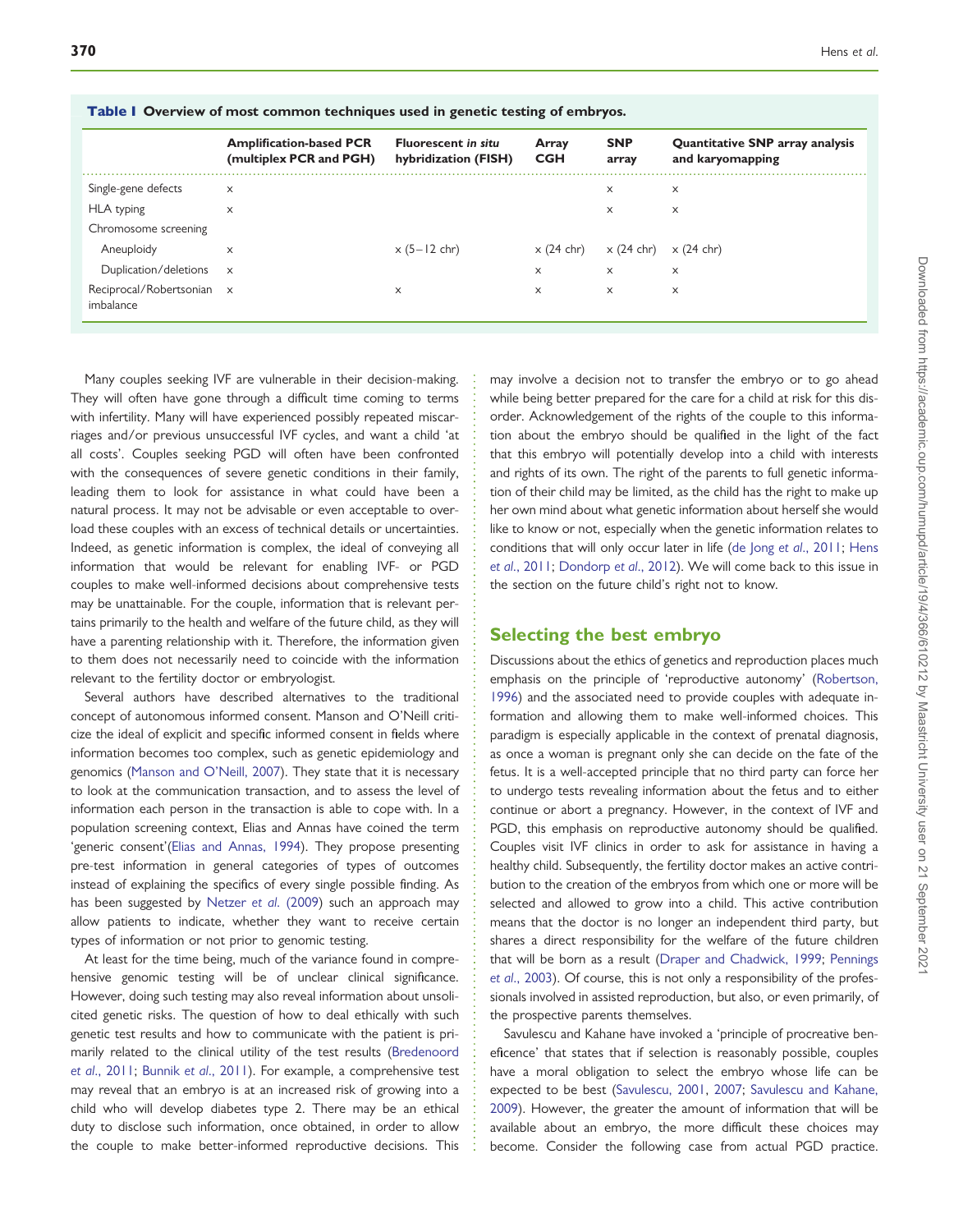A couple comes to the genetics consultation with a child with Bartter syndrome type 2, an autosomal recessive condition resulting from mutations in the KCNJ1 gene and related to renal failure. The child, as well as the mother, also has the Brugada mutation in the SCN5A gene (Brugada syndrome manifests with ST segment elevation in right precordial leads (V1 –V3), incomplete or complete right bundle branch block, and susceptibility to ventricular tachyarrhythmia and sudden death. The majority of BrS patients remain asymptomatic, 20 –30% experience syncope and 8–12% experience at least one cardiac arrest (potentially leading to sudden death). Risk factors for cardiac arrest and sudden death are a spontaneously diagnostic ECG pattern and a history of syncope. Source: ORPHANET), which is associated with sudden heart failure. During the consultation, the doctor finds out that the mother also has steatocystoma multiplex, a disease with mostly aesthetic complications. Embryos can be tested for all three mutations simultaneously. However, statistically, only 3/16 will have none of the three diseases. Does the professional duty of the doctor imply that she should also propose the test for steatocystoma multiplex? Is it part of the reproductive responsibility of the couple to ask for such test? Should the doctor or the couple accept transfer of an embryo that is a carrier of steatocystoma multiplex? If the doctor does not test for steatocystoma multiplex, is she responsible when the future child has steatocystoma multiplex? As this example shows, questions arise even before the additional complexity of comprehensive preimplantation screening is introduced. When comprehensive screening is introduced in IVF practice, difficult decisions about which embryo will be transferred will be paramount, as the number of available embryos is limited and each embryo will carry various risk factors. Moreover, should the decision about the best embryo be limited to the current batch of embryos or also be based on a consideration of the possibility of additional IVF cycles or even on the possibility of using donor gametes? As these questions demonstrate, the principle of procreative beneficence as such does not provide guidance about the extent to which one should try to achieve the goal of selecting the best embryo. They also show that if this principle is taken without qualification as the governing principle in embryo selection, it may become overly demanding. One solution to the problems related to the selection and transfer would be to not test for diseases for which one would accept transfer if there are no other good embryos available, or to stop adding tests for which the chance of finding a disease-free embryo becomes too small. In the case of comprehensive screening, this may mean applying filters to avoid being confronted with such information. This has as a drawback in that some information that is relevant to finding the best embryo may be lost. A different approach would be to accept that selecting disease-free embryos will be practically impossible, but without drawing the conclusion that this undermines the usefulness of comprehensive embryo testing. For in cases where there are several embryos with good prospects of leading to a successful pregnancy, it may still be useful to define global health profiles for the individual embryos on the basis of the outcomes of such testing, and to select the best embryo on the basis of these health profiles. In such an approach, information about less severe conditions is relevant to choose the best embryo. In any case, the notion of a moral obligation to select the best embryo calls for a thorough reflection on proportionality. How much weight should be given to the quest for the best embryo, specifically when calculating the material and immaterial costs of dealing with complex and uncertain information? Is it acceptable to initiate a next IVF cycle and try for a better embryo, given the extra burdens and costs this would entail? And is the desire for a genetically related child decisive, or should the possibility of creating genetically 'better' embryos using do gametes be factored in? To be able to accurately provide answers to these questions, a thorough ethical investigation and reflection on the relative importance of having a genetically related child versus the duty to select potential children with the best health outlook in life are needed.

#### Potential conflicts

Basically, the principle of procreative beneficence is a maximizing principle, as it defines the maximum benefit one should aim for, by selecting the embryo whose life can be expected to be best. As such, it can provide guidance for both the couples and the clinicians, provided it is completed with a minimal threshold. Such threshold defines the minimum criteria that should be satisfied to allow the transfer of an embryo. If these criteria are not met, the embryo shall not be transferred regardless of whether other embryos are available or not. There is a broad but not uncontested consensus that fertility professionals, as they are actively and causally involved in creating new life, have a moral co-responsibility regarding the outcome of the procedure and the welfare of the potential future child ([Draper and Chad](#page-9-0)[wick, 1999;](#page-9-0) [Pennings](#page-10-0) et al., 2003, [Pennings](#page-10-0) et al., 2007). A widely accepted minimal threshold is the requirement to avoid a high risk of serious harm [\(Glover, 2006](#page-9-0)). However, the application of this requirement is not straightforward, and conflicts may arise between the couple and the doctor about which embryo to select or whether to transfer an embryo with a certain genetic mutation [\(de Wert, 1999;](#page-9-0) [Pennings](#page-10-0) et al., 2003).

In the traditional context of PGD, where typically one genetic mutation is tested, the professional can always refuse to transfer an affected embryo, if this was stipulated in the original agreement discussed during the counseling session at the time of the intake.

However, the concept of an affected embryo may no longer be useful in the context of comprehensive screening, as each embryo will be found to carry certain genetic risk factors, and embryos are selected based on health profiles. For some severe conditions, it may be obvious that transfer of the embryo is unacceptable, because the quality of life of the future child would clearly fall below the threshold of serious harm. But what should one conclude about less severe conditions, or carrier status for recessive disorders? It is part of the professional's duty to look at the parental context, and to walk them through all possible scenarios beforehand. But as tests become ever more comprehensive, even thorough genetic counseling may not rule out all potential conflicts at the point when a choice should be made. For example, it is not inconceivable that a couple may wish to transfer an embryo with a certain known condition (such as Klinefelter's syndrome) if there are no embryos with a better health profile and for whatever reason they cannot undergo another IVF cycle. If it is impossible to discuss every scenario in detail with the couple beforehand, does this imply that the balance shifts to allowing ever more reproductive autonomy to couples, or does the responsibility of the doctor to take account of the welfare of the child prevail? The most likely strategy would be a renegotiation between doctor and patients when the test results are known.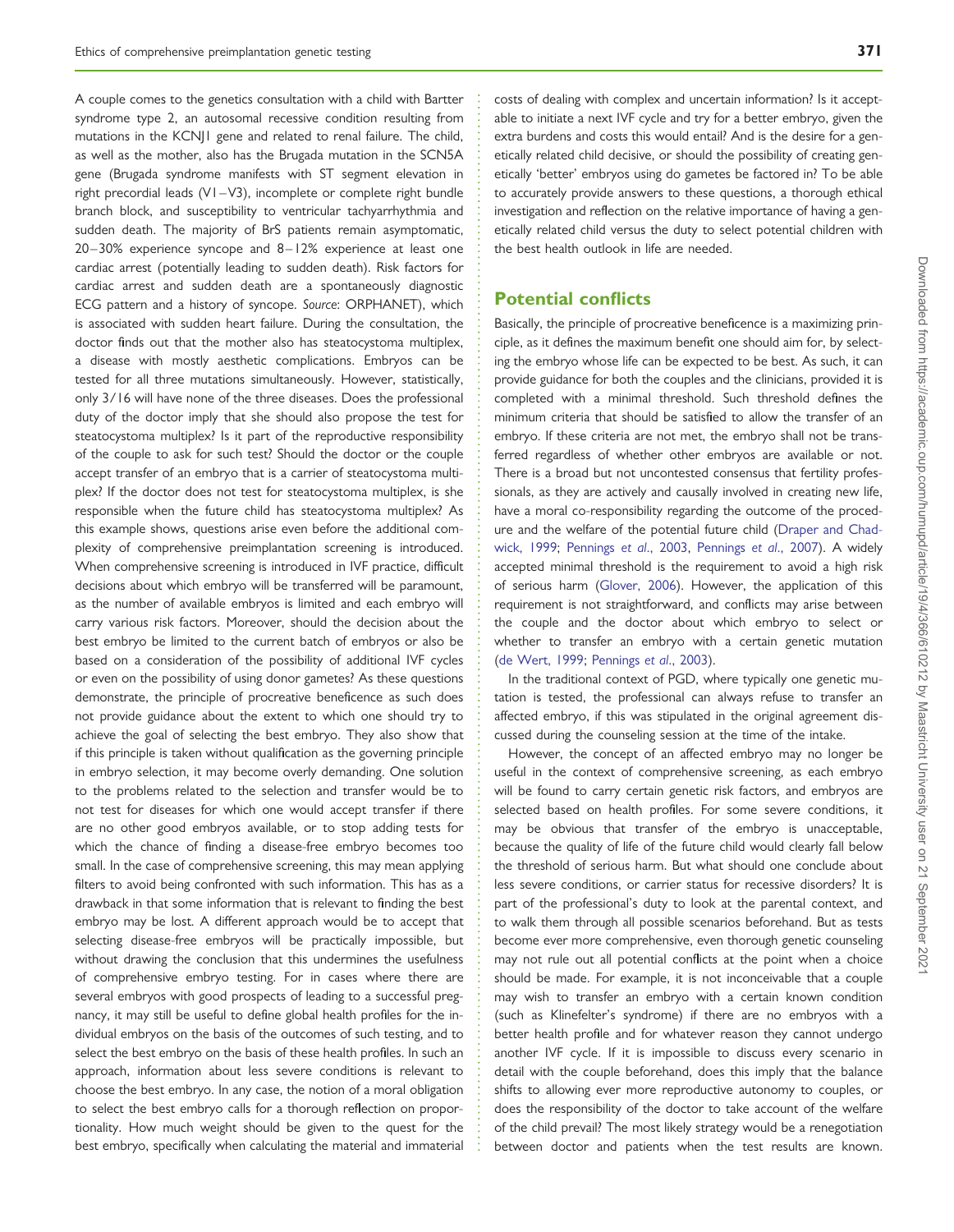However, given the diversity of conditions about which these tests may provide information, disagreement can be expected to occur. As the doctor only has the right to decide about her participation in a procedure but does not acquire the final authority to decide about the fate of any embryos that she would not want to transfer, it is important to stress that, whatever the doctor's view on the acceptability of transfer in a given situation, she should refrain from destroying the embryos to prevent replacement in another centre if the patients wish to try this.

#### The right of the child to an open future

An issue already alluded to is that comprehensive embryo testing may violate what Joel Feinberg has framed the future child's 'right to an open future' [\(Feinberg, 1980](#page-9-0)). This belongs to the class of so-called rights 'in trust' or 'anticipatory autonomy rights'. These are rights which cannot yet be exercised by the child but should be saved for the child until he or she is able to exercise them. If parents close certain life options for their children, they violate their right to an open future. Feinberg himself mentions (involuntary) sterilization as an example.

Neither the concept of 'the right to an open future' itself, nor its application is unproblematic ([Mills, 2003](#page-10-0)). Although many would agree that it is a core parental duty to allow children to develop into autonomous beings capable of making their own decisions, it is simply unavoidable that parents close certain options for their children by virtue of certain choices they make for them (school, hobbies). This is an inevitable consequence of raising a child. However, there is a strong consensus that the options to be kept open for the child include the opportunity to decide for herself about (predictive) genetic testing when mature enough for doing so. The 'open future' safeguarded here is one in which the options to know or not to know one's genetic makeup are still available. Comprehensive embryo testing may lead to denying the child this opportunity. The point is that selecting the best embryo for transfer may still lead to transferring embryos with known genetic risks and that part of these risks may be for disorders that will only affect the child later in life. Would this be acceptable in view of the future child's right not to know? This probably depends upon the interpretation of this right. Following a maximal interpretation there are two options. The first one is that embryo testing should be designed to only reveal information about genetic risks that are relevant to the future child's immediate health needs. This would imply that other predictive information is simply not generated, and that embryos at high risk of developing a later-onset disorder may unknowingly be transferred. Obviously, this policy disregards the reproductive interests of prospective parents who would prefer to avoid such risks. A second strategy would allow testing embryos for risk factors relevant only later in life, on the condition that embryos carrying such risk factors will not be transferred. However, as all embryos carry such risk factors, no embryo would ever be available for transfer.

A more moderate interpretation of the child's right not to know may help avoid both these undesirable implications. According to this view, differentiation is needed between knowledge of later life health risks that allow for life-style modification or other preventative measures and knowledge that can only be expected to harm the child. In terms of Feinberg's 'open future' argument, one should say that the

former kind of knowledge opens up opportunities for the child rather than closing them off. However, things are clearly different with regard to knowledge of being at a high risk of a serious non-treatable late onset disorder. Testing of embryos leading to the birth of children known to carry such a risk may be harmful to the child. Parents may be disproportionally protective of those children, the knowledge of being at risk for a serious, untreatable or even lethal condition may be a debilitating threat, and insurance companies and employers may use such information to the disadvantage of the (asymptomatic) carrier.

Following the more moderate interpretation of the child's right not to know, comprehensive embryo testing is acceptable so long as it does not lead to the birth of children with a positive test for a serious non-treatable late onset disorder. This would require limiting the information given about the embryo to be transferred in line with the criteria for genetic testing of minors. These criteria specify amongst others that information revealed should only be for early-onset, treatable or preventable conditions (Borry et al[., 2009\)](#page-9-0). This does not rule out testing for health risks beyond this category, but only with the aim of allowing the non-selection of embryos carrying the relevant traits. In fact, this account of the relevance of the child's right not to know may lead to the same threshold referred to earlier in terms of a professional and parental responsibility to avoid reproduction leading to 'a high risk of serious harm'.

### Including non-health related traits in the selection

The introduction of comprehensive embryo testing will allow testing and selection for serious health conditions. Additionally, genetic variants associated with specific non-health-related traits, like musicality or memory capacity may also be revealed should genes with enough predictive power for these attributes be identified. The question of whether this type of information may be used for embryo selection is not new: there has been debate about whether sex selection for non-medical reasons would be acceptable in the context of PGD ([Knoppers](#page-10-0) et al., 2006). As in that earlier debate, calls for limiting the use of this technology to (serious) medical conditions may be based on two lines of argument. According to the first argument, the burdens of IVF for the woman, the deliberate creation and discarding of human embryos, the lack of absolute certainty that the embryo biopsy is safe, and, if public money is involved, the high costs of IVF/ PGD, make it disproportional to use the procedure for the detection of genetic mutations or variants not related to severe medical conditions. It should of course be noted that these considerations need not apply when additional selection rather than access for IVF/PGD is at stake. However, to the extent that widening the scope of criteria for selection may lead to further stimulation cycles, proportionality concerns are valid and would also be relevant for comprehensive testing of embryos obtained for PGD.

The second argument that was also used in the earlier debate about sex selection is that abandoning the traditional medical model sets us on a slippery slope towards a future in which the quest for 'the perfect' or 'designer child' would lead to turning children into mere objects of parental fantasy and desire ([Habermas, 2003;](#page-9-0) [Davis,](#page-9-0) [2010\)](#page-9-0). Selecting embryos on the basis of a parental preference for a boy or a girl is seen as a first step in that direction and allowing the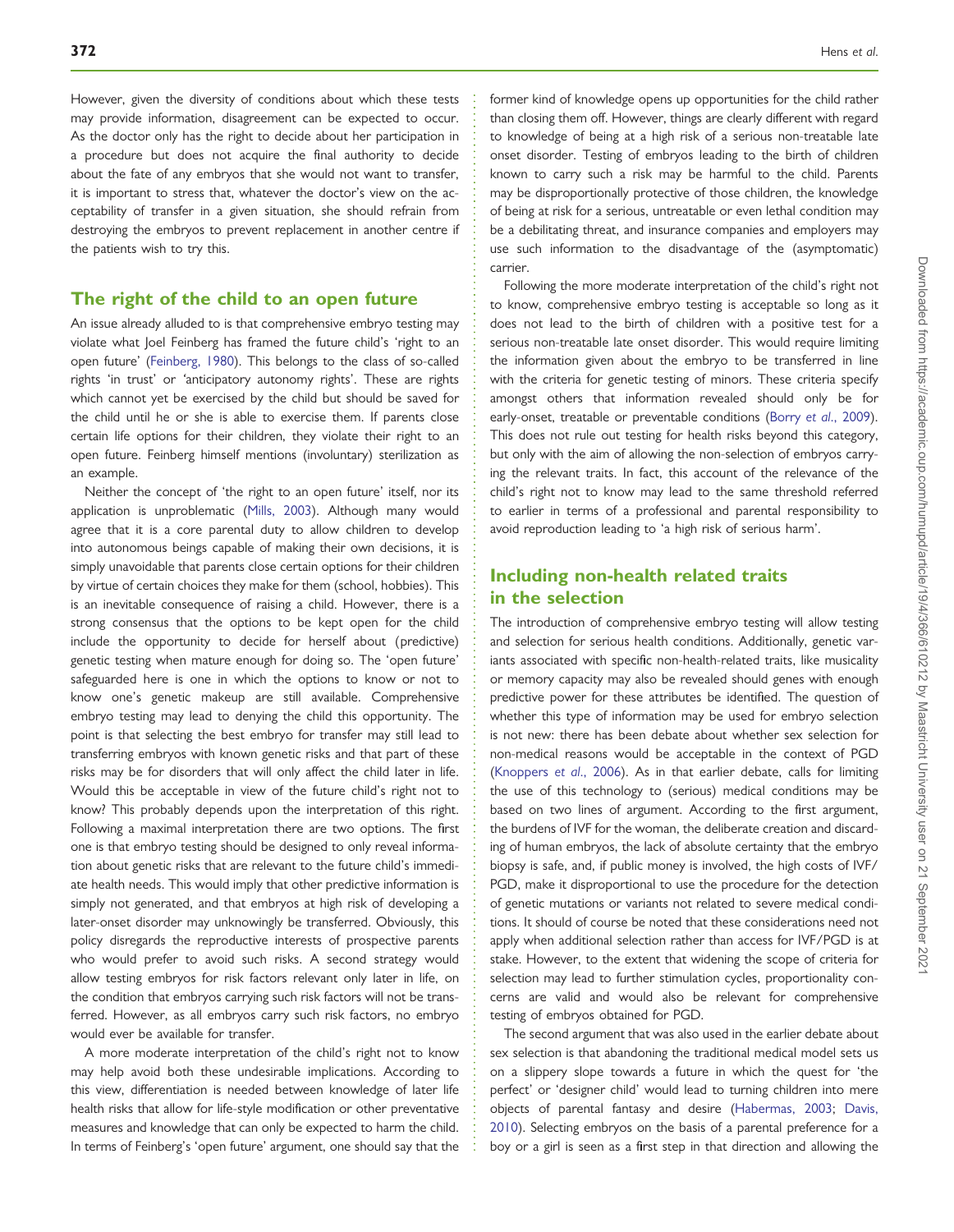selection for non-health-related traits in the context of comprehensive embryo testing may be regarded as an even bigger one.

Still, it can be asked whether these arguments provide sufficient reasons for limiting comprehensive embryo testing to the medical model. Their force seems largely to depend on a contestable presupposition, namely that the only conceivable motive for wanting to select non-health related traits is the trivial pursuit of parental fantasies. However, the principle of procreative beneficence refers to the wellbeing of the child as a non-trivial reason why parents should use all reasonably available means for selecting the child with the best chances of, not just of a healthy, but a good life. Those defending this principle think of selecting for traits (such as empathy, memory, etc.) that are 'all-purpose means' in the sense of being conducive to realizing whatever life plans the child may come to have ([Savulescu](#page-10-0) [and Kahane, 2009\)](#page-10-0). The possibility of selecting for such traits is highly hypothetical. But should it become possible, the question arising in this context is not whether parents should be allowed to pick the traits they like most, but whether it is morally acceptable for parents and professionals to ignore information about traits that may be important for the wellbeing of the child. Proportionality concerns would still require restricting the scope of selection to traits that are most important for the future child (not) to have. But present limitations aside, it need not be concluded that non-health-related traits should be ignored as a matter of principle.

### **Conclusions**

The introduction of microarray technology and possibly whole genome sequencing in the IVF clinic will allow for the screening of several or many mutations simultaneously. In this paper, we have described several ethical issues that can arise with this development. These include the feasibility of informed consent, the question of how to make adequate transfer decisions, how to deal with potential conflicts between couples and clinicians, the right of the child to an open future and the desirability of selecting embryos based on non-health-related traits. Traditionally, ethical questions with regard to reproductive decision-making have centred on the principle of reproductive autonomy, especially in the context of prenatal screening. If it becomes relatively easy to routinely test IVF embryos for a wide range of health-related conditions, the question arises of whether clinicians have a duty to perform these tests and use this information regardless of the wishes of the couple. Indeed, in order for the discussion to proceed in a fruitful way, an important question to be answered is how the responsibility of the clinician towards the welfare of the future children should be balanced with the reproductive autonomy of the couple. Who is to determine which decisions about which tests are relevant and which embryos should be selected? On the basis of 'procreative beneficence' it can be argued that the responsibility of the couple to select the embryo with the potential to develop into a child with the best possible outlook in life overrides their rights to select as they see fit [\(Savulescu, 2001,](#page-10-0) [2007;](#page-10-0) [Savulescu](#page-10-0) [and Kahane, 2009\)](#page-10-0).

What about public health implications? As IVF in many countries is paid by public health insurance, does this not imply that the procedure should involve making sure that no further strains are put on the health system and on future generations? On a basic level, this may mean that embryos from subfertile couples should at least be tested for genetic mutations related to infertility itself, once such mutations are discovered. However, for many people mixing public health considerations in the debate about reproduction is unpalatable because of the link with eugenics. The question therefore may not be whether such test should be obligatory or forbidden altogether, but whether, in the context of publicly funded IVF treatment, some objective selection criteria may be used regardless of the preferences of the couple. The discussion about the possibility of such objective criteria is not new, but has until now focused on decision-making in the context of prenatal diagnosis ([Wertz and Knoppers, 2002\)](#page-10-0). Given the challenge of achieving a consensus, the outcome of this debate has been that the final decision should be left to the couple (and more specifically the pregnant woman). In the context of preimplantation embryo screening, however, the clinician shares the responsibility for the outcome of the procedure. In the light of this additional responsibility, the pragmatic solution arrived at in the prenatal context will need to be reconsidered.

Finally, as we have argued, not just the autonomy rights of the couple are at stake, but also those of the future child. If it is decided that all information relevant to selection should be obtained, and health profiles of the available embryos are set up, then the embryo that is transferred will have been comprehensively tested. If all results are disclosed, this may mean an infringement of the future child's right not to know. How far do considerations about the rights of future children weigh up against the need to select the best possible embryo?

The possibilities and challenges of comprehensive testing at the level of the embryo call for timely reflection on what may be called 'smart combinations' aimed at optimizing the scope for meaningful reproductive choices by adapting the timing and scope of possible tests. As suggested earlier in this paper, one option would be to perform a complete genome scan of the couple presenting with fertility problems or with a known genetic mutation before starting an IVF or IVF/PGD cycle. This would reveal whether future offspring may potentially be affected by serious conditions other than those already known from the family history. For the couple, this will expand the scope for meaningful choices with regard to procreation. Should this reveal a serious reproductive risk, they can still decide whether they should consider alternatives to having genetic children, or otherwise decide to proceed with targeted PGD for the specific mutations found in the preconception test. Although this will not detect de novo mutations that may also affect implantation or the health of the future child, this approach would avoid some of the ethical problems discussed in this paper (e.g. the right of the child not to know her genetic makeup and the ethical questions surrounding unsolicited findings).

To conclude, using a combination of preconception carrier screening and embryo testing may have both practical and ethical advantages. It gives couples more options with regard to their reproductive trajectory and circumvents ethical issues related to the comprehensive genetic testing of future children and their right to an open future. However, a discussion about the scope and implications of this combination of reproductive tests is still needed, as issues related to the feasibility of informed consent and the decisional authority of couples and clinicians need further scrutiny.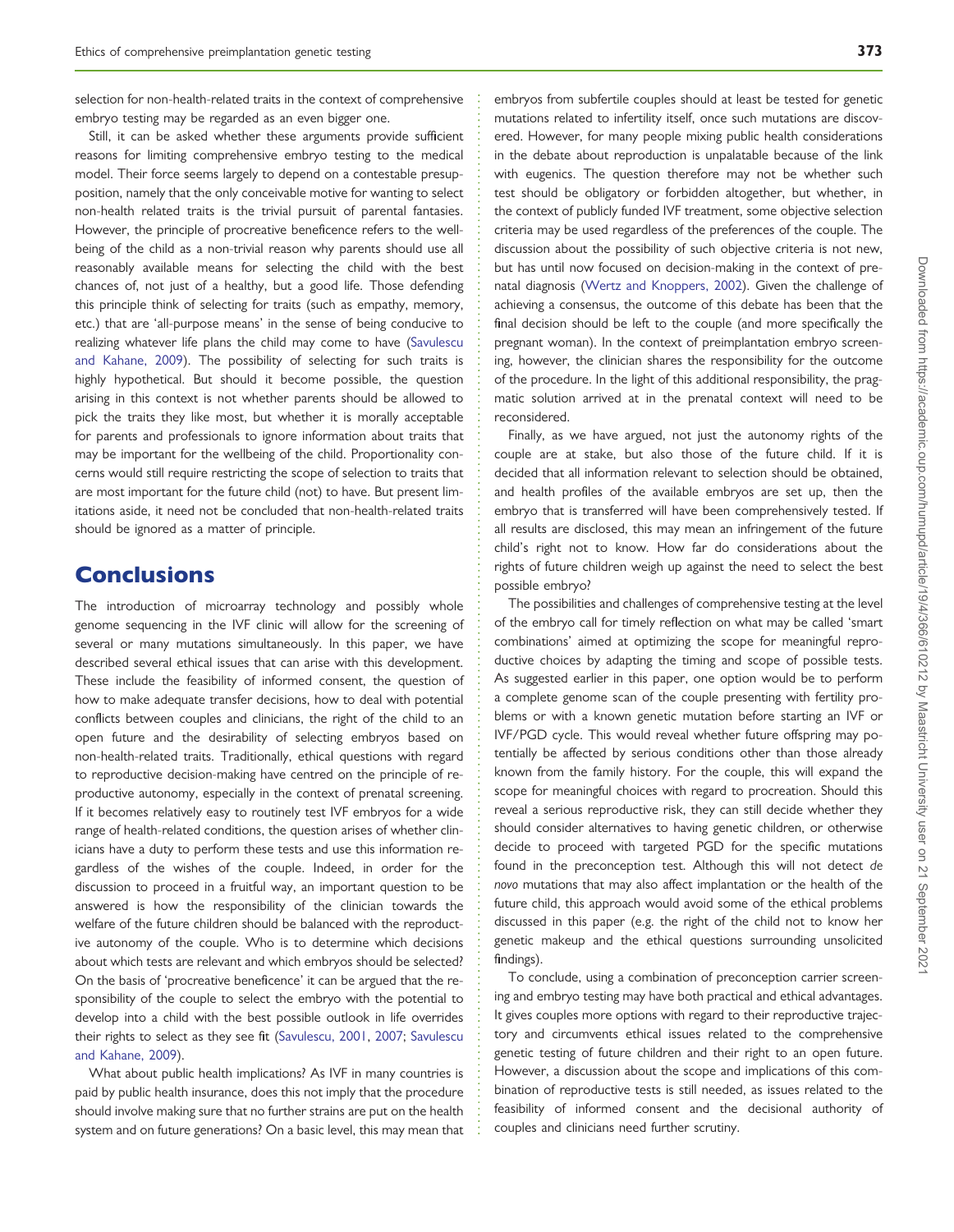## <span id="page-9-0"></span>Acknowledgements

The authors acknowledge the contribution of Prof. Stephane Viville (Strassbourg), Dr Karen Sermon (Brussels) and Dr Edith Coonen (Maastricht) in the preparation of the expert meeting (ESHRE Campus Course) on comprehensive embryo testing, held in Maastricht on 13 and 14 October 2011. We would also like to thank Dr Evelyne Vanneste and the anonymous reviewers for their useful comments.

# Authors' roles

K.H. used the audio recording of the meeting and a comprehensive literature study to design and create a first draft of this paper. W.D., A.H., J.H., A.N., G.P., C.R.-S. and G.D.W. were presenters at the campus meeting. They contributed a substantial amount of the research for this paper, and commented on the first draft. K.H., W.D. and G.D.W. completed the first draft with all the remarks. The final version was approved by all authors.

# Funding

The campus meeting 'Comprehensive Preimplantation Screening: Dynamics and Ethics' was funded by the European Society of Human Reproduction and Embryology (ESHRE). K.H. was supported by the Centre for Society and Life Sciences (project number: 70.1.074).

# Conflict of interest

A.H. is the Head of Preimplantation Genetics at BlueGnome Ltd., Cambridge UK. All other authors declare no conflict of interest.

# References

- Alfarawati S, Fragouli E, Colls P, Wells D. First births after preimplantation genetic diagnosis of structural chromosome abnormalities using comparative genomic hybridization and microarray analysis. Hum Reprod 2011;26:1560-1574.
- Baslan T, Kendall J, Rodgers L, Cox H, Riggs M, Stepansky A, Troge J, Ravi K, Esposito D, Lakshmi B et al. Genome-wide copy number analysis of single cells. Nat Protoc 2012;7:1024-1041.
- Bell CJ, Dinwiddie DL, Miller NA, Hateley SL, Ganusova EE, Mudge J, Langley RJ, Zhang L, Lee CC, Schilkey FD et al. Carrier testing for severe childhood recessive diseases by next-generation sequencing. Sci Transl Med 2011;3:65ra64.
- Blockeel C, Schutyser V, De Vos A, Verpoest W, De Vos M, Staessen C, Haentjens P, Van der Elst J, Devroey P. Prospectively randomized controlled trial of PGS in IVF/ICSI patients with poor implantation. Reprod Biomed Online 2008;17:848 –854.
- Borry P, Evers-Kiebooms G, Cornel MC, Clarke A, Dierickx K. Genetic testing in asymptomatic minors: background considerations towards ESHG recommendations. Eur J Hum Genet 2009; 17:711-719.
- Bredenoord AL, Onland-Moret NC, Van Delden JJ. Feedback of individual genetic results to research participants: in favor of a qualified disclosure policy. Hum Mutat 2011;32:861-867.
- Brezina PR, Benner A, Rechitsky S, Kuliev A, Pomerantseva E, Pauling D, Kearns WG. Single-gene testing combined with single nucleotide polymorphism microarray preimplantation genetic diagnosis for aneuploidy: a novel approach in optimizing pregnancy outcome. Fertil Steril 2011;95:1786, e1785-1788.
- Bunnik EM, Schermer MH, Janssens AC. Personal genome testing: test characteristics to clarify the discourse on ethical, legal and societal issues. BMC Med Ethics 2011;12:11.
- Cohen J, Munne S. Comment 2 on Staessen et al. (2004). Two-cell biopsy and PGD pregnancy outcome. Hum Reprod 2005;20:2363-2364; author reply 2364-2365.
- Davis DS. Genetic Dilemmas: Reproductive Technology, Parental Choices, and Children's Futures. Oxford: Oxford University Press, 2010.
- Davis LB, Champion SJ, Fair SO, Baker VL, Garber AM. A cost-benefit analysis of preimplantation genetic diagnosis for carrier couples of cystic fibrosis. Fertil Steril 2010;93:1793-1804.
- Debrock S, Melotte C, Spiessens C, Peeraer K, Vanneste E, Meeuwis L, Meuleman C, Frijns JP, Vermeesch JR, D'Hooghe TM. Preimplantation genetic screening for aneuploidy of embryos after in vitro fertilization in women aged at least 35 years: a prospective randomized trial. Fertil Steril 2010; 93:364– 373.
- de Jong A, Dondorp WJ, Frints SGM, de Die-Smulders CEM, de Wert GMWR. Advances in prenatal screening: the ethical dimension. Nat Rev Genet 2011;  $12:657-663$
- de Wert G. Ethics of assisted reproduction. In: Fauser BCJM (ed.). Molecular Biology in Reproductive Medicine. New York: Parthenon, 1999.
- De Wert G. Preimplantation genetic testing: normative reflections. In: Harper J (ed.). Preimplantation Genetic Diagnosis. Cambridge: Cambridge University Press, 2009.
- Dondorp W, Sikkema-Raddatz B, de Die-Smulders C, de Wert G. Arrays in postnatal and prenatal diagnosis: an exploration of the ethics of consent. Hum Mutat 2012;33:916-922.
- Draper H, Chadwick R. Beware! Preimplantation genetic diagnosis may solve some old problems but it also raises new ones. J Med Ethics 1999;25:114-120.
- Elias S, Annas GJ. Generic consent for genetic screening. N Engl J Med 1994;  $330 \cdot 1611 - 1613$
- Feinberg J. A child's right to an open future. In: Aiken W, LaFollette H (eds.). Whose Child? Parental Rights, Parental Authority and State Power. Totowa, NJ: Littlefield, Adams, and Co., 1980;124-153.
- Fiorentino F, Spizzichino L, Bono S, Biricik A, Kokkali G, Rienzi L, Ubaldi FM, Iammarrone E, Gordon A, Pantos K. PGD for reciprocal and Robertsonian translocations using array comparative genomic hybridization. Hum Reprod 2011;26:1925 –1935.
- Forman EJ, Tao X, Ferry KM, Taylor D, Treff NR, Scott RT. Single embryo transfer with comprehensive chromosome screening results in improved ongoing pregnancy rates and decreased miscarriage rates. Hum Reprod 2012; 27:1217– 1222.
- Fragouli E, Wells D. Aneuploidy in the human blastocyst. Cytogenet Genome Res 2011;133:149– 159.
- Geraedts J, Collins J, Gianaroli L, Goossens V, Handyside A, Harper J, Montag M, Repping S, Schmutzler A. What next for preimplantation genetic screening? A polar body approach! Hum Reprod 2010;25:575– 577.
- Geraedts J, Montag M, Magli MC, Repping S, Handyside A, Staessen C, Harper J, Schmutzler A, Collins J, Goossens V et al. Polar body array CGH for prediction of the status of the corresponding oocyte. Part I: clinical results. Hum Reprod 2011;26:3173 –3180.
- Glover J. Choosing Children. Genes, Disability and Design. Oxford: Clarendon Press, 2006.
- Habermas J. The Future of Human Nature. Cambridge: Polity Press, 2003.
- Handyside AH, Kontogianni EH, Hardy K, Winston RM. Pregnancies from biopsied human preimplantation embryos sexed by Y-specific DNA amplification. Nature 1990;344:768– 770.
- Handyside AH, Harton GL, Mariani B, Thornhill AR, Affara N, Shaw MA, Griffin DK. Karyomapping: a universal method for genome wide analysis of genetic disease based on mapping crossovers between parental haplotypes. J Med Genet 2010;  $47:651 - 658$
- Hardarson T, Hanson C, Lundin K, Hillensjo T, Nilsson L, Stevic J, Reismer E, Borg K, Wikland M, Bergh C. Preimplantation genetic screening in women of advanced maternal age caused a decrease in clinical pregnancy rate: a randomized controlled trial. Hum Reprod 2008;23:2806– 2812.
- Harper JC, Harton G. The use of arrays in preimplantation genetic diagnosis and screening. Fertil Steril 2010;94:1173– 1177.
- Harper JC, Sengupta SB. Preimplantation genetic diagnosis: state of the art 2011. Hum Genet 2012;131:175– 186.
- Harper J, Sermon K, Geraedts J, Vesela K, Harton G, Thornhill A, Pehlivan T, Fiorentino F, SenGupta S, de Die-Smulders C et al. What next for preimplantation genetic screening? Hum Reprod 2008;23:478-480.
- Harper J, Coonen E, De Rycke M, Fiorentino F, Geraedts J, Goossens V, Harton G, Moutou C, Pehlivan Budak T, Renwick P et al. What next for preimplantation